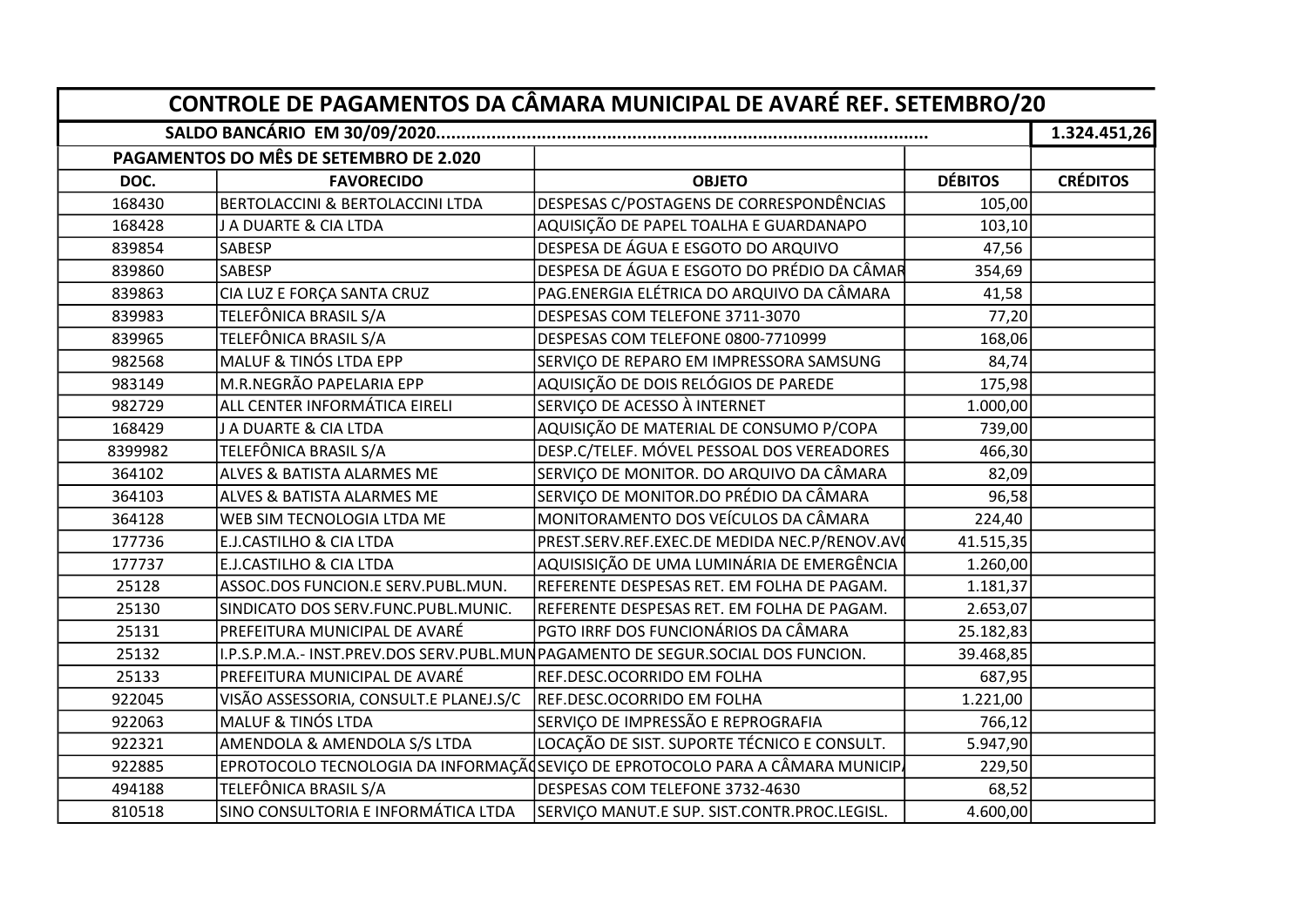| 810853  |                                        | WIDE TI DESENVOLVIMENTO DE SOLUÇÕES SERVIÇO DE WSPOT PARA A CÂMARA MUNICIPAL | 270,00    |  |
|---------|----------------------------------------|------------------------------------------------------------------------------|-----------|--|
| 144607  | LEANDRO CABRAL PASSARELI ME            | FORNECIMENTO DE ÁGUA MINERAL                                                 | 73,50     |  |
| 144629  | E.J.CASTILHO & CIA LTDA                | FORNEC. MANGUEIRA DE COMBATE A INCÊNDIO                                      | 450,00    |  |
| 11071   | BRABÂNCIA COM.DE MATER.DE CONSTR.      | FORNECIMENTO DE MATERIAIS DIVERSOS                                           | 65,70     |  |
| 11072   | R H P SILVESTRE                        | AQUISIÇÃO DE MATERIAIS ELÉTRICOS                                             | 1.259,17  |  |
| 922672  | GRIFFON BRASIL ASSESSORIA LTDA ME      | SERV.DE CAPT., LEIT. E ENVIO DE RECORTES ELETR.                              | 120,00    |  |
| 824251  | I.N.S.S.-INSTIT.NACION.DE SEGUR.SOCIAL | PAGAMENTO DE SEGUR.SOCIAL DA FOLHA PAGAM.                                    | 34.498,09 |  |
| 434367  | INTERROGAÇÃO FILMES LTDA               | SERVIÇO DE AUTÊNTICO 2 CDN STREAMIN                                          | 200,00    |  |
| 107831  | AUTO POSTO SÃO PEDRO DE AVARÉ LTDA     | DESP. C/ ABASTECIM. DOS VEÍCULOS DA CÂMARA                                   | 102,13    |  |
| 5895    | C P PIAGENTINO DA SILVA                | SERV.DE CONTROLE, OPERAÇÃO E FISCALIZAÇÃO                                    | 1.127,00  |  |
| 406996  | PREFEITURA MUNICIPAL DE AVARÉ          | PAGAM.DE ISSQN RETIDO EM NFs PG P/CÂMARA                                     | 1.654,18  |  |
| AV.DEB. | CAIXA ECONÔMICA FEDERAL                | REF.CONSIGNADO RET.EM FOLHA DE PAGAM.                                        | 20.684,48 |  |
| 884711  | I.N.S.S.-INSTIT.NACION.DE SEGUR.SOCIAL | PAGAM.DE INSS RET.EM NF1422 - E.J.CASTILHO                                   | 1.257,67  |  |
| 256172  | FAMILLY CARD ADMINISTR.DE CARTÕES      | CARTÃO ALIMENTAÇÃO DOS FUNCIONÁRIOS                                          | 14.122,73 |  |
| 210338  | MANDIC S.A.                            | SERVIÇOS DE EMAIL DESTE LEGISLATIVO                                          | 240,91    |  |
| 160698  | VOTECH TECNOLOGIA EM VOTAÇÃO LTDA      | LOC.SIST.ELETR.DE CONTR. DE TEMPO MICROFONE                                  | 650,00    |  |
| 160699  | BERTOLACCINI & BERTOLACCINI LTDA       | DESPESAS C/POSTAGENS DE CORRESPONDÊNCIAS                                     | 54,50     |  |
| 160701  | M.R.NEGRÃO PAPELARIA EPP               | AQUISIÇÃO DE DIVERSOS MATERIAIS DE EXPEDIENTE                                | 674,14    |  |
| 160702  | M.R.NEGRÃO PAPELARIA EPP               | AQUISIÇÃO DE 14 ESTANTES P/ARQUIVO MORTO                                     | 2.098,60  |  |
| 160700  | J A DUARTE & CIA LTDA                  | AQUISIÇÃO DE MATERIAL DE CONSUMO P/COPA                                      | 504,04    |  |
| 160708  | <b>BRY TECNOLOGIA S.A.</b>             | SERVIÇO DE CARIMBO DE TEMPO                                                  | 600,00    |  |
| 927005  | COOP.DE TRAT.ODONT.-ODONTOCLASSIC      | PLANO ODONTOL.DOS FUNCION. DA CÂMARA                                         | 640,20    |  |
| 927902  |                                        | CGMP-CENTRO DE GESTÃO E MEIOS DE PAGAPAGAM.SEM PARAR DOS VEÍCULOS DA CÂMARA  | 264,36    |  |
| 928351  | SILVA, CARVALHO & CIA SUPERMERCADOS    | AQUISIÇÃO DE 24 COPOS DE VIDRO P/USO DA CÂMA                                 | 183,60    |  |
| 929164  | MENDES & SILVESTRE LTDA ME             | SUPORTE TÉCNICO EM CENTRAL PRIVADA PABX                                      | 214,04    |  |
| 449022  | CIA LUZ E FORÇA SANTA CRUZ             | PAG.ENERGIA ELÉTRICA DO PRÉDIO DA CÂMARA                                     | 2.931,92  |  |
| 161079  | A.M.G.ALBUQUERQUE & ALBUQUERQUE        | AQUISIÇÃO DE MATERIAIS ELÉTRICOSP/MANUT.                                     | 348,60    |  |
| 4481    | PREFEITURA MUNICIPAL DE AVARÉ          | PGTO DE IRRF RET.NF 1421 - E.J.CASTILHO                                      | 85,01     |  |
| 4483    | MARCEL WENDELL MORAES GONÇALVES        | AQUISIÇÃO DE DIVERSOS MATERIAIS DE EXPEDIENTE                                | 384,99    |  |
| 4482    |                                        | PRENAC TERCEIRIZAÇÕES MULTISERV.E COM SERVIÇO DE LIMPEZA E CONSERV.DO PRÉDIO | 5.582,51  |  |
| 884737  | I.N.S.S.-INSTIT.NACION.DE SEGUR.SOCIAL | PAGAM.DE INSS RET.EM NF 702 - PRENAC                                         | 634,08    |  |
| 149082  | UNIMED DE AVARÉ COOP DE TRAB MÉDICO    | PLANO DE SAÚDE DOS FUNCIONÁRIOS DA CÂMARA                                    | 16.526,51 |  |
| 356324  | <b>ALVES &amp; BATISTA ALARMES ME</b>  | SERVIÇO DE SUBSTIRUIÇÃO DE LOCAL DE CÂMERA                                   | 172,87    |  |